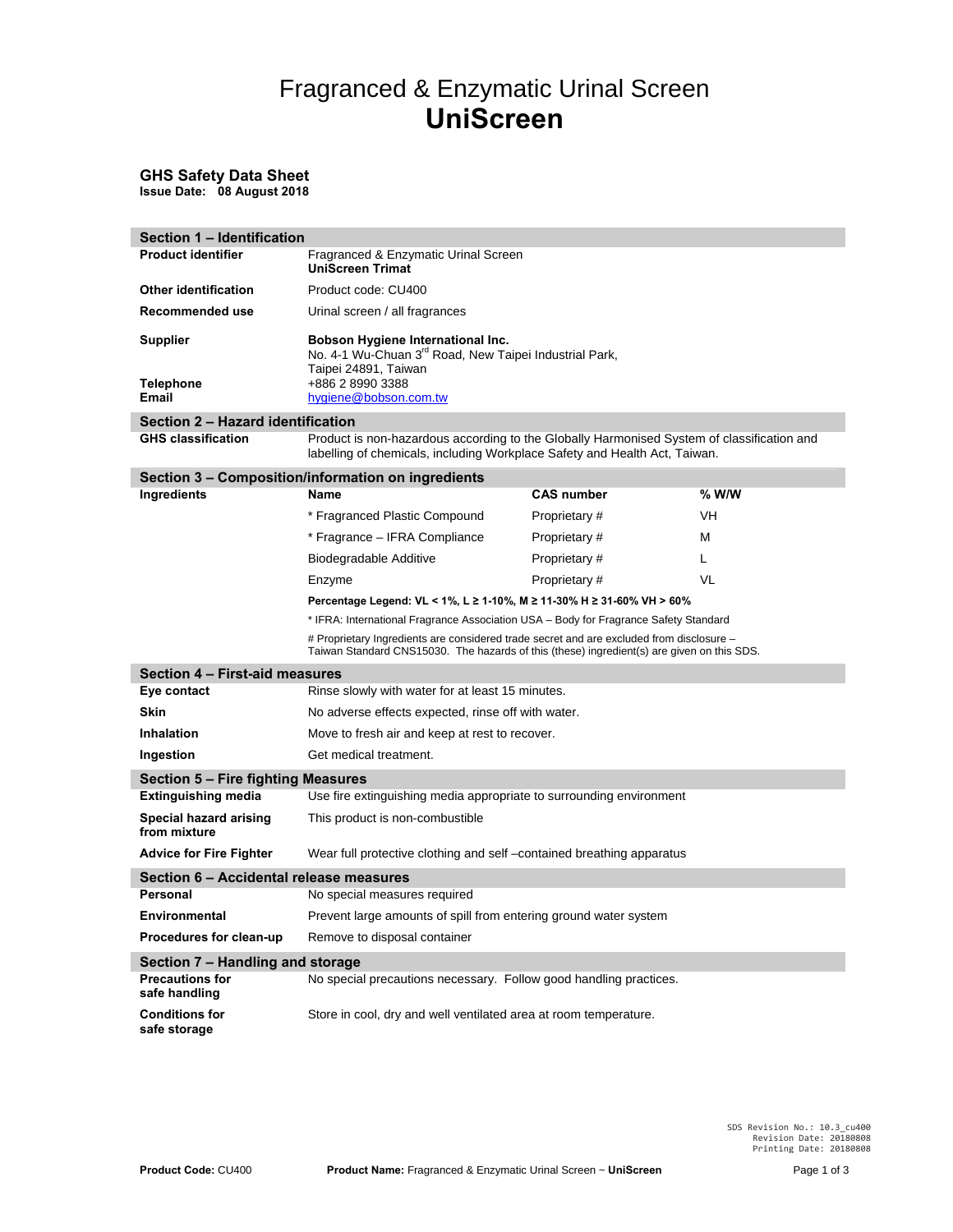# Fragranced & Enzymatic Urinal Screen **UniScreen**

### **GHS Safety Data Sheet Issue Date: 08 August 2018**

|                                              | Section 8 - Exposure control/personal protection         |                                                                                    |
|----------------------------------------------|----------------------------------------------------------|------------------------------------------------------------------------------------|
| <b>Occupational exposure</b><br>limit values | Not determined                                           |                                                                                    |
| <b>Biological limit values</b>               | No information available                                 |                                                                                    |
| <b>Engineering controls</b>                  | No special requirement                                   |                                                                                    |
| <b>Respiratory protection</b>                | No special protection is required                        |                                                                                    |
| Eye protection                               | Not required under normal recommended use conditions     |                                                                                    |
| <b>Hand protection</b>                       | None required under normal use conditions                |                                                                                    |
| <b>Skin protection</b>                       | Not required under normal use conditions                 |                                                                                    |
| Section 9 - Physical and chemical properties |                                                          |                                                                                    |
| Appearance                                   | Translucent polymer screen                               |                                                                                    |
| Odour                                        | Pleasant fragrance                                       |                                                                                    |
| <b>Melting point</b>                         | Not determined                                           |                                                                                    |
| <b>Boiling point</b>                         | Not determined                                           |                                                                                    |
| Solubility in water                          | Insoluble                                                |                                                                                    |
| <b>Specific gravity</b>                      | $0.95 \pm 0.01$ g/cm <sup>3</sup>                        |                                                                                    |
| pH                                           | Not determined                                           |                                                                                    |
| Vapor pressure                               | Not available                                            |                                                                                    |
| Vapor density                                | Not available                                            |                                                                                    |
| <b>Viscosity</b>                             | Not available                                            |                                                                                    |
| <b>Flash point</b>                           | Not available                                            |                                                                                    |
| Auto-Ignition temp.                          | Not available                                            |                                                                                    |
| <b>Flammable limits-Lower</b>                | Not available                                            |                                                                                    |
| <b>Flammable limits-Upper</b>                | Not available                                            |                                                                                    |
| Section 10 - Stability and reactivity        |                                                          |                                                                                    |
| Reactivity/incompatibility                   | Not determined                                           |                                                                                    |
| <b>Chemicals stability</b>                   | Stable under normal conditions                           |                                                                                    |
| Possibility of hazardous<br>reactions        | No information available                                 |                                                                                    |
| <b>Conditions to avoid</b>                   | Extreme heat and open flame                              |                                                                                    |
| <b>Hazardous decomposition</b><br>products   | Will not occur                                           |                                                                                    |
| Section 11 - Toxicological information       |                                                          |                                                                                    |
| <b>Effect on humans</b>                      | No toxicity data available                               |                                                                                    |
| Inhalation                                   | Not considered as irritant through normal use conditions |                                                                                    |
| Ingestion                                    | May cause discomfort if swallowed                        |                                                                                    |
| <b>Skin</b>                                  | Not considered as hazardous on skin                      |                                                                                    |
| Eye contact                                  | Not expected under normal use conditions                 |                                                                                    |
| <b>Respiratory sensitization</b>             | Not expected to be a respiratory sensitizer              |                                                                                    |
| <b>Skin sensitization</b>                    | Not regarded as a skin sensitizer                        |                                                                                    |
| Germ cell mutagenicity                       | Not regarded as a mutagenic hazard                       |                                                                                    |
| Carcinogenicity                              | Not regarded as a carcinogenic hazard                    |                                                                                    |
| <b>STOT-single exposure</b>                  | No toxicity data available                               |                                                                                    |
| <b>STOT-repeated exposure</b>                | No toxicity data available                               |                                                                                    |
| <b>Aspiration hazard</b>                     | Not expected to be a hazard                              | SDS Revision No.: 10.3_cu400<br>Revision Date: 20180808<br>Printing Date: 20180808 |